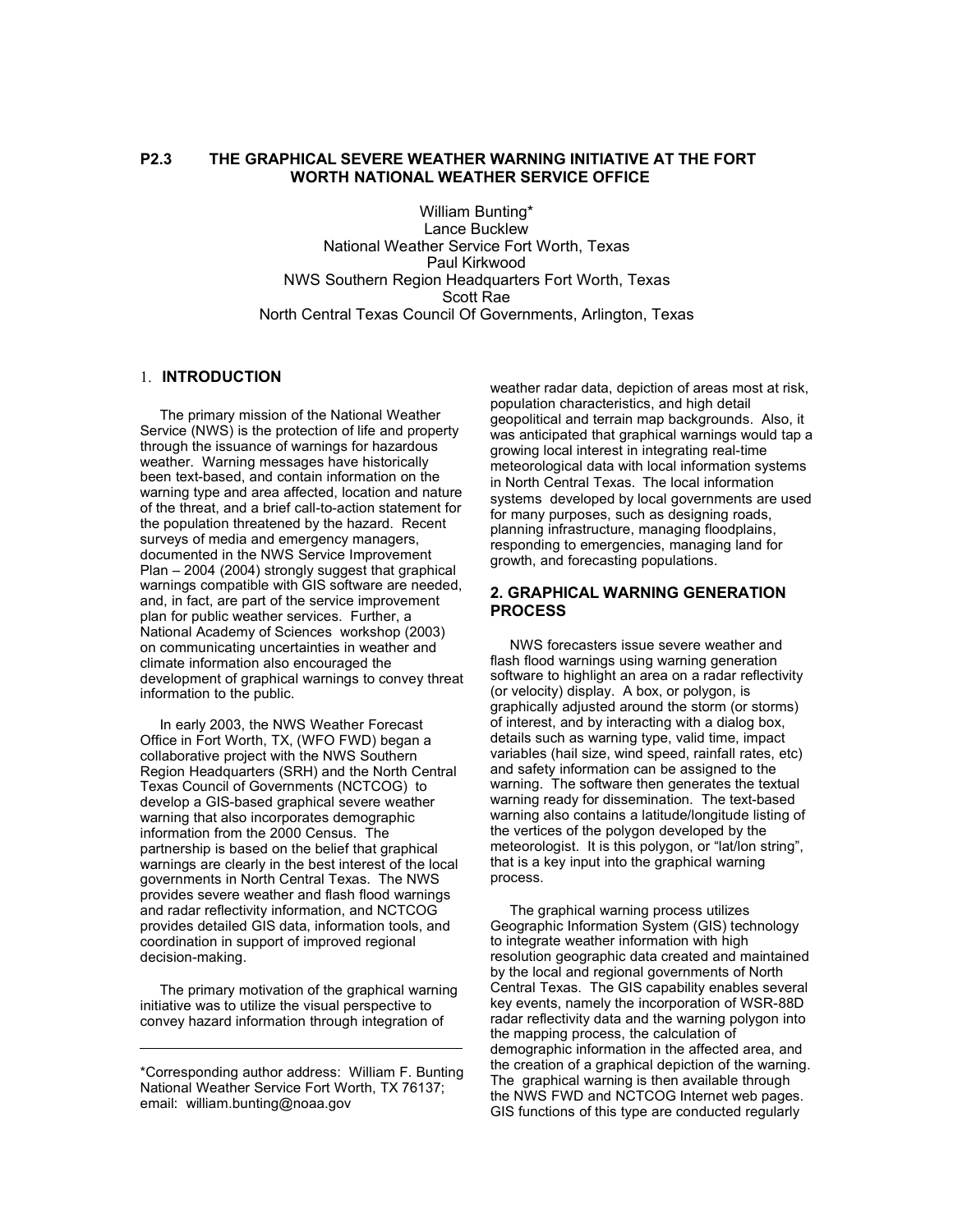by NCTCOG staff in analysis work, but automation was required to ensure that graphical warnings would be available at all times of the day. These additional functions were built in through a combination of programming, scheduling, and server event monitoring tools.

 The WSR-88D base reflectivity binary files are provided by the NWS Southern Region Headquarters to NCTCOG upon completion of each radar scan. The binary files are very small in size, usually between 15-35 kilobytes, which makes them ideal for data transfer. Decoding tools written by NCTCOG take the binary data and convert them to GIS format. The product is loaded into ESRI ArcSDE, which is a database driver for the storage of GIS data in database format. The combination of GIS-based radar data, and the use of database relational features, produces very quick and efficient updates of live radar data on the web. Other data, such as velocity and precipitation accumulation, have been added to this procedure and will be available in upcoming phases of the project.

 Severe weather and flash flood warnings are provided to NCTCOG in real time by the NWS Southern Region Headquarters. Warnings arrive in the form of an ASCII text document. The various components of the warning are broken down and re-formatted into an XML (Extensible markup language) document, which is loaded into a server database. They key for GIS-related functionality is the presence of the latitude/longitude pairs for each vertex in the warning polygon. This is decoded and re-expressed as a polygon object in the GIS. The availability of this polygon as a legitimate shape allows nearly all GIS feature layers (e.g., demographics, traffic, topography, live radar data, land use, critical facilities) to be available for query and analysis. It also allows for the warning polygon to be mapped in conjunction with these layers and produced back out as a graphic.

 A final step in the graphical warning process is to make the data available for use by emergency managers and public. GIS mapping images generated at NCTCOG are uploaded back to the NWS Southern Region Headquarters and immediately made available on the NWS FWD web page. A web page that describes the warning and demographic data in the warning polygon is also generated and uploaded to the NWS. This allows the larger capacity of the Southern Region Servers to handle the Internet traffic generated during storm events. The graphical warnings are also available on the NCTCOG web site.

The current phase of the graphical warning initiative has focused on the generation of the mapping graphic, and the spatial query of demographic data beneath it. This shows the area of impact and provides a general profile of the people living in that warning area. The

demographic data that is used for the warning polygon analysis is the same data that is used to feed transportation models in North Central Texas, determine school enrollment, and assist economic development studies. Applying it to storm impact analysis is not only appropriate, but is consistent with goals of multi-objective benefits. The high detail required to estimate where people live and work as a source of traffic is also useful in defining where people live and work in the path of storms.

## **3. GRAPHICAL WARNING EXAMPLE**

 Figure 1 shows an example of a Tornado Warning for Palo Pinto and Parker Counties, TX, in April 2003. The warning polygon clearly outlines the area affected by the storm in relation to the radar reflectivity image and a high detail terrain map. To the right of the image are various aspects of the warning, including warning type, size of the affected area, storm movement information, and demographic information within the threatened area.

 The demographic fields within the warning area include population size, percentage of that population living in single family homes, multifamily dwellings, and manufactured homes, percentage speaking English (based on individual responses to the 2000 Census), urban versus rural locations, and a percentage of the population not living in Texas in 1995. The latter variable is thought to be a possible measure of people who may be relatively new to North Texas and not have much experience with severe weather.

 Presently, the graphical warning is available on the WFO FWD web page approximately two minutes after issuance of the text-based warning.



 Real-time severe weather and flash flood warnings can be accessed through the WFO FWD